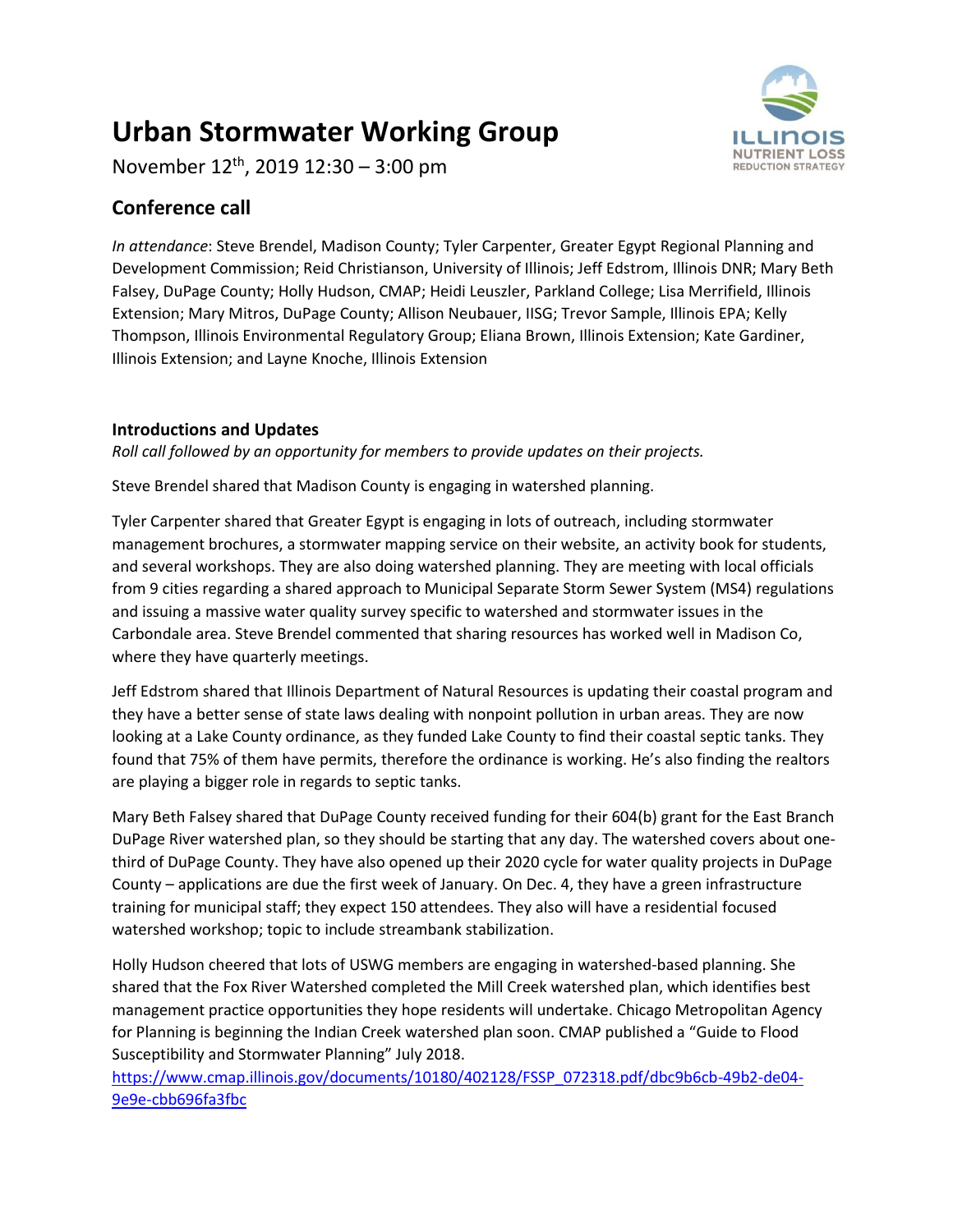Heidi Leuszler announced that Parkland is offering their next National Green Infrastructure Certification Program (NGICP) training program this January, starting the 13<sup>th</sup>. There are a few seats left, but it can be opened up to more if there's interest. Parkland is starting to plan for the spring training as well, they are hoping to have two week-long trainings per year. The Water Environment Federation did pilots of online training this summer, she's waiting to hear back on if it will be opened up to additional trainers. Parkland College also received a workforce development grant, so they are working to incorporate NGICP training into that grant. Jeff Endstrom mentioned that OAI received funding to do GI maintenance training and perhaps they should have a conversation.

Lisa Merrifield runs Illinois Extension's Sustainable Communities Initiative, which helps communities reach their sustainability goals. The Sustainable Communities Initiative is piloting a program to connect a faculty member with a small community to develop a watershed plan. This spring, they'll be looking for their next community. With the help of a graduate student, they could likely help additional communities. She's also doing a needs assessment regarding GI workforce development equity issues.

Allison Neubauer shared that at Illinois-Indiana Sea Grant, pollution prevention is one of their main focuses. The Lawn to Lake Program helps inform communities about natural lawn care and ways to prevent excess nutrients from getting into Lake Michigan. This year, the program received funding to create educational materials, which she will use for displays at libraries and tabletop displays at events. Right now, Allison is revising current materials and will be running focus groups in January to further refine the publications. She also plans to host a series of natural lawn care workshops for homeowners next spring. She's partnering with Conservation@Home as well.

Eliana Brown announced that her team, which includes Kate Gardiner and Layne Knoche, finished planting the Red Oak Rain Garden this fall. The project will be complete in the spring with the addition of a boardwalk across the garden and an educational sign. She also said that her Stormwater@Home video series was completed, which received interest from the National Association of Realtors.

#### **2019 Biennial Report: Stormwater Chapter**

Eliana provided background on the Nutrient Loss Reduction Strategy (NLRS) – the strategy was released in 2015 and provided a framework for implementation. The first biennial report was released in 2017 and provided data for benchmark year (2011) and the first report year (2017) for source sectors: agriculture, point source, and urban stormwater. The second biennial report will be released this week.

Eliana reviewed what was reported for years 2017-18 and explained the logic model used in the strategy and biennial reports. For the stormwater sector, 2018 was the first year that Extension asked everyone to complete the spreadsheets. There were three organizations who submitted – DuPage County, Greater Egypt Regional Planning Commission, and Parkland College. The three submitted spreadsheets show that we reached about 6,000 people and spent about \$1M.

Lisa Merrifield spoke about her analysis of MS4 reports and shared her results.

As there was in the 2017 biennial report, there is a section listing partner programs and updates. We'll look at the IWEA's watershed webpage for additional programs.